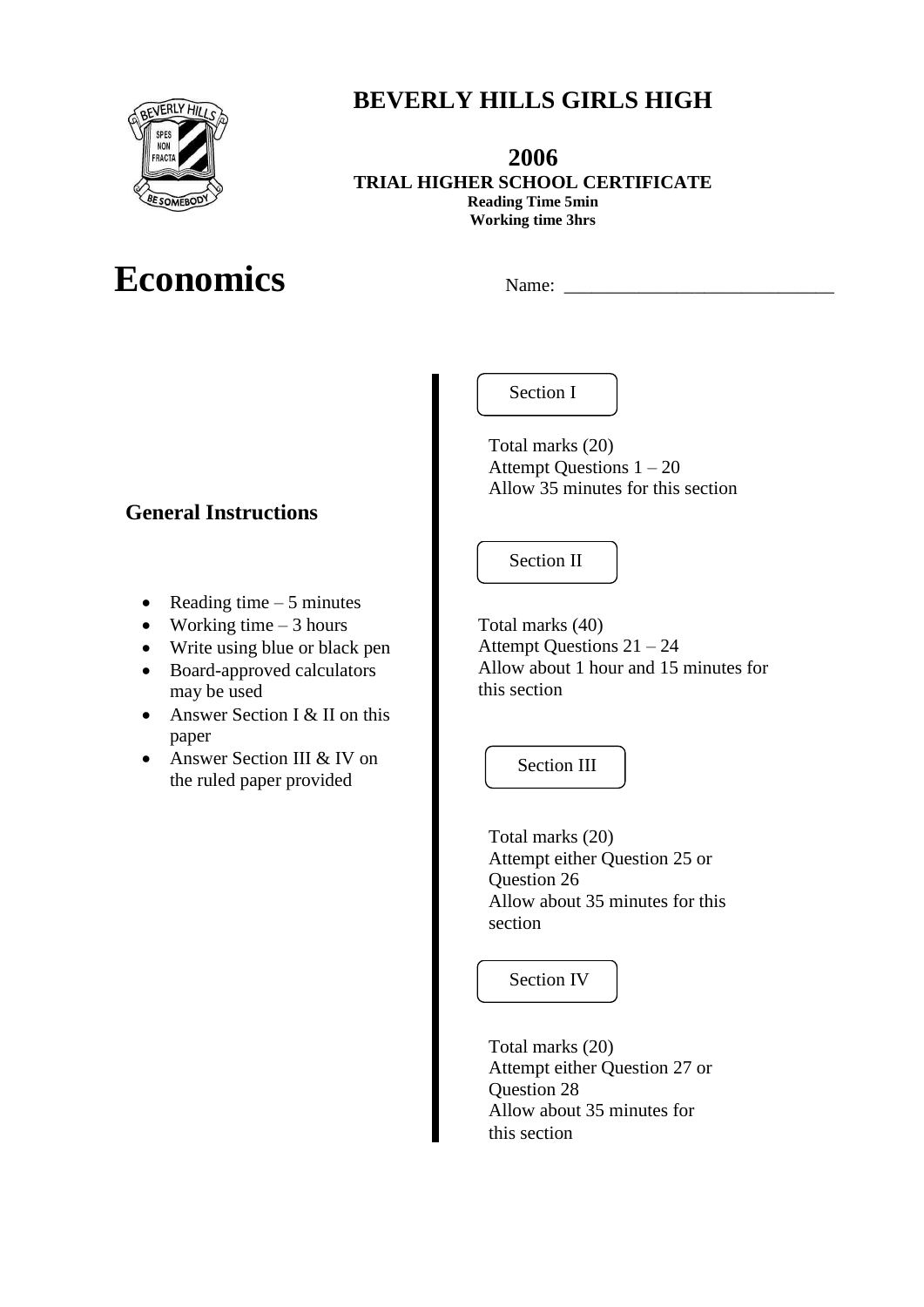### **SECTION I Total marks (20) Attempt Questions 1 –20 Allow about 35 minutes for this section**

Answer the questions on this paper.

- 1. What is the marginal propensity to consume?
	- A. The amount of income spent
	- B. The proportion of income spent
	- C. The amount spent out of a change in income
	- D. The proportion spent out of a change in income
- 2. Which of the following could assist economic growth in developing countries?

\_\_\_\_\_\_\_\_\_\_\_\_\_\_\_\_\_\_\_\_\_\_\_\_\_\_\_\_\_\_\_\_\_\_\_\_\_\_\_\_\_\_\_\_\_\_\_\_\_\_\_\_\_\_\_\_\_\_\_\_\_\_\_\_\_

- A. An increase in the rate of taxation
- B. A decrease in foreign investment
- C. A decrease in the terms of trade
- D. An increase in the level of education

*Question 3 is based on the following information*



- 3 What would the government do to ensure full employment, if the MPC is 0.5?
	- A. Increase spending by \$300
	- B. Decrease spending by \$300
	- C. Increase spending by \$150
	- D. Decrease spending by \$150
- 4 What does a deterioration of the terms of trade mean?
	- A. More exports are needed to finance a given volume of imports
	- B. More imports are needed to finance a given volume of exports
	- C. The current account moved into deficit
	- D. The current account moved into surplus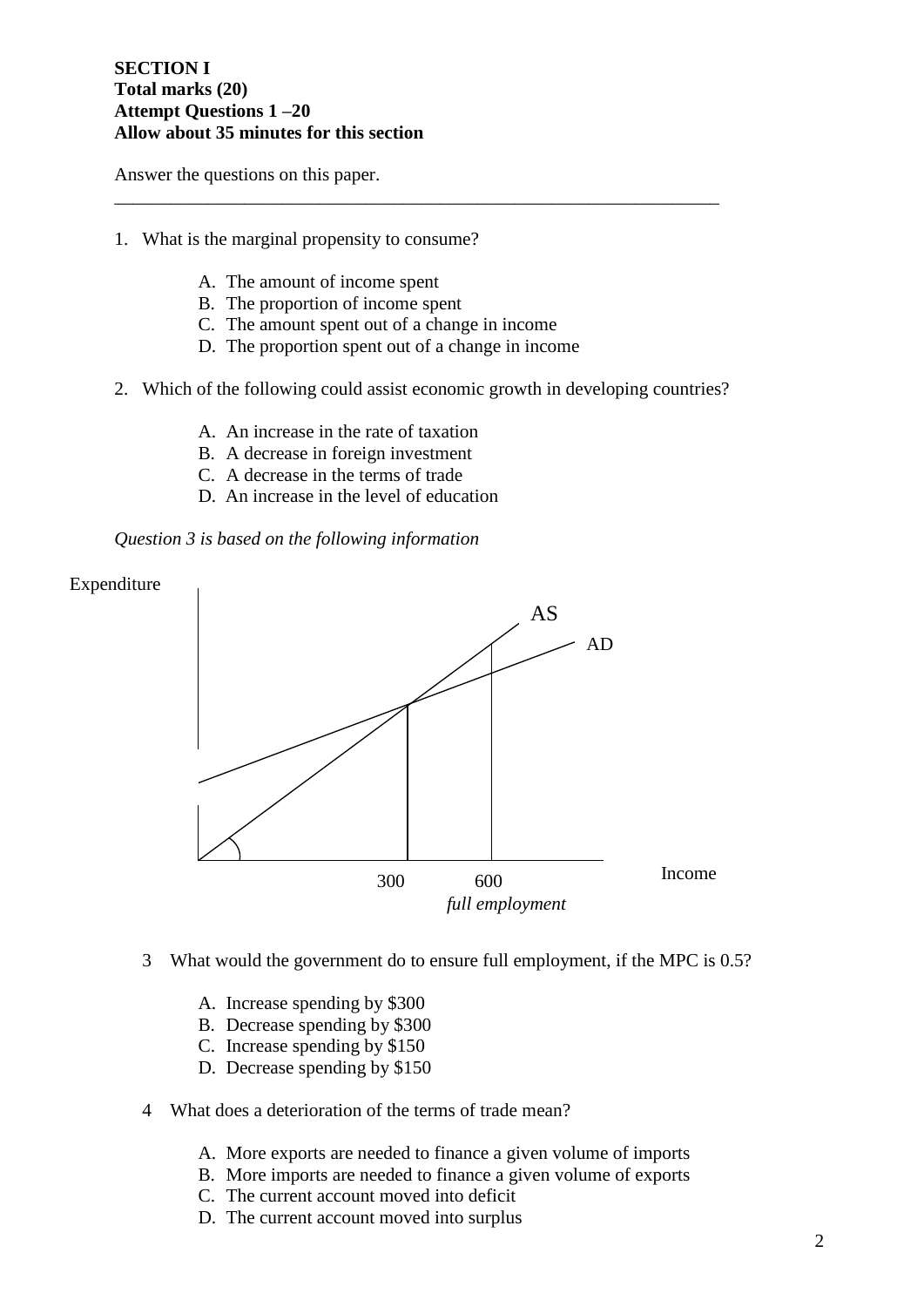*Use the following data to answer question 5 below*

C=80, I=20, G=25, M=30, S=10, T=15, X=25

5 What would happen to the level of income and employment in the economy?

- A. Income would rise and employment would increase
- B. Income would fall and employment would increase
- C. Income would fall and employment would decrease
- D. The economy is in equilibrium
- 6 Which of the following is an example of a multilateral approach to reducing world trade protection?
	- A. Closer Economic Relations Trade Agreement (CERTA)
	- B. World Trade Organisation (WTO)
	- C. International Monetary Fund (IMF)
	- D. North Atlantic Treaty Organisation (NATO)

*The following information refers to the table below.* 

| Year | <b>Export Price</b><br><b>Index</b> | <b>Import Price</b><br>Index | <b>Terms of Trade</b><br><b>Index</b> |
|------|-------------------------------------|------------------------------|---------------------------------------|
|      | $^{\prime}00$                       | 100                          | $00^{\circ}$                          |
|      |                                     | 105                          |                                       |

- 7 What are the terms of trade for Year 2?
	- A. 102
	- B. 105
	- C. 106
	- D. 108
- 8 What are the main advantages of microeconomic policies over macroeconomic policies for economic management?
	- A. Macroeconomic policies are best used in the long run but raise inflation
	- B. Microeconomic policies can be used in the short run to lower inflation
	- C. Microeconomic policies can increase production with lower inflation and can address specific problems
	- D. All macroeconomic policies are blunt tools which impact evenly on all sectors of the economy
- 9 Which of the following most likely indicates a trend towards greater globalisation?
	- A. Increases in the volatility of world interest rates
	- B. Increases in the value of global trade as a proportion of total output
	- C. Increases in the trade barriers between countries
	- D. Increases in the growth rates of developing nations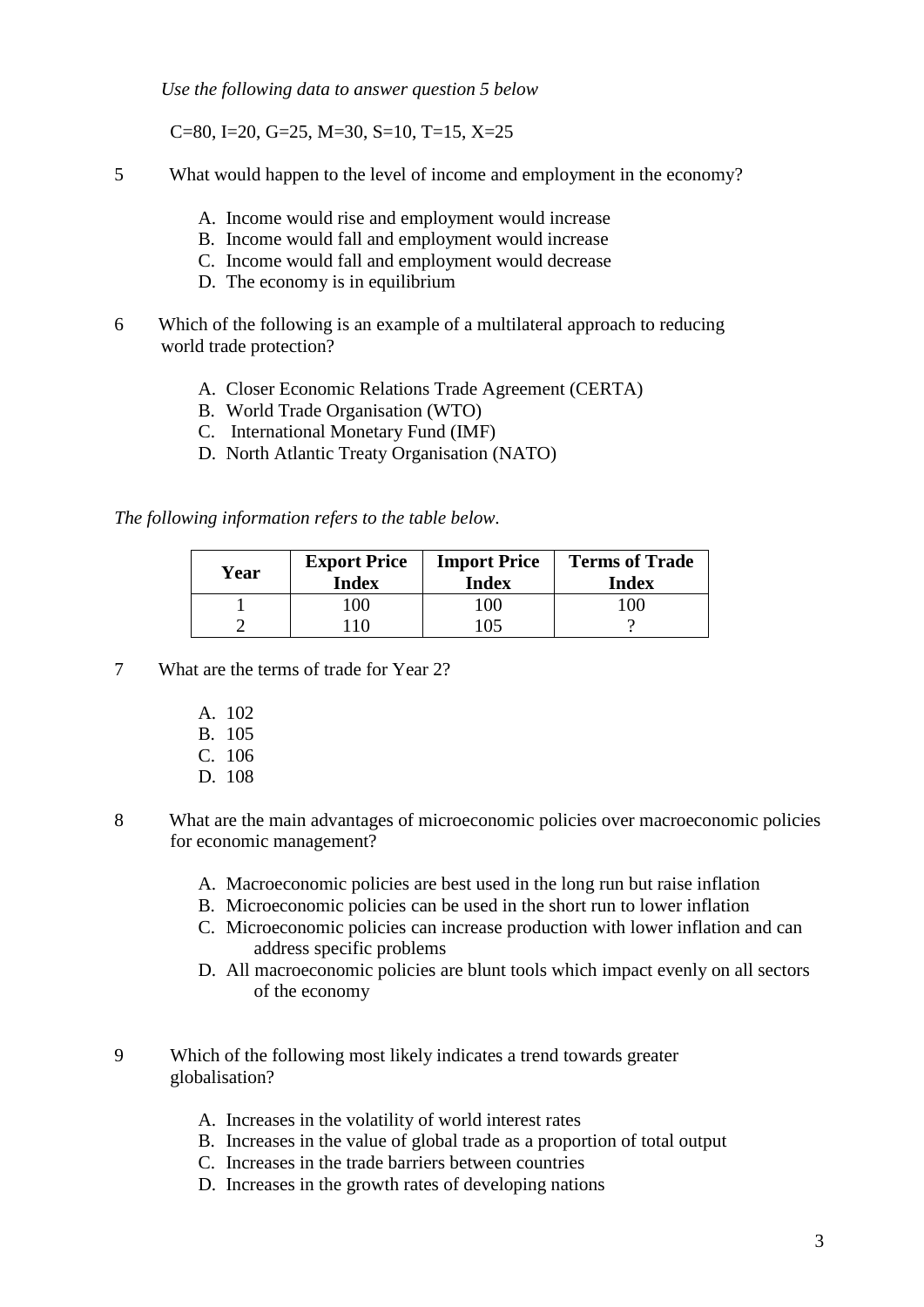# *The following information refers to the table below.*

|      | Government  | Taxation |
|------|-------------|----------|
| Year | Expenditure | Receipts |
|      | ЭU          |          |
|      | 75          |          |
|      | 85          |          |
|      |             |          |

- 10 What has happened to the government's fiscal stance between years 2 and 3?
	- A. The budget surplus has increased
	- B. The budget surplus has decreased
	- C. The budget deficit has increased
	- D. The budget deficit has decreased
- 11 Which measurement of Australia's exchange rate give the best comparison to our main trading partners
	- A. \$A per \$US
	- B. \$A per Euro
	- C. The trade weighted index
	- D. Flexible exchange rate
- 12 Which of the following is best shown by changes in Gross Domestic Product per capita?
	- A. Changes in the quality of life
	- B. Changes in income distribution
	- C. Changes in economic growth
	- D. Changes in environmental quality
- 13 What effect would the shift of the Lorenz curve have on the ginicoefficient if it moved closer to the line of perfect equality?
	- A. The gini-coefficient would increase and income inequality would rise
	- B. The gini-coefficient would decrease and income inequality would rise
	- C. The gini-coefficient would decrease and income inequality would fall
	- D. The gini-coefficient would increase and income inequality would fall
- 14 What does the Federal Government achieve by using its budget surplus to retire past debt?
	- A. Decrease the Australian money supply
	- B. Decrease its future interest obligations
	- C. Increase the burden on future generations
	- D. Increase its contractionary fiscal stance
- 15 When will real income increase?
	- A. Prices rising faster than productivity
	- B. Prices fall faster than consumption
	- C. Prices rise slower than money income
	- D. Prices fall slower than nominal income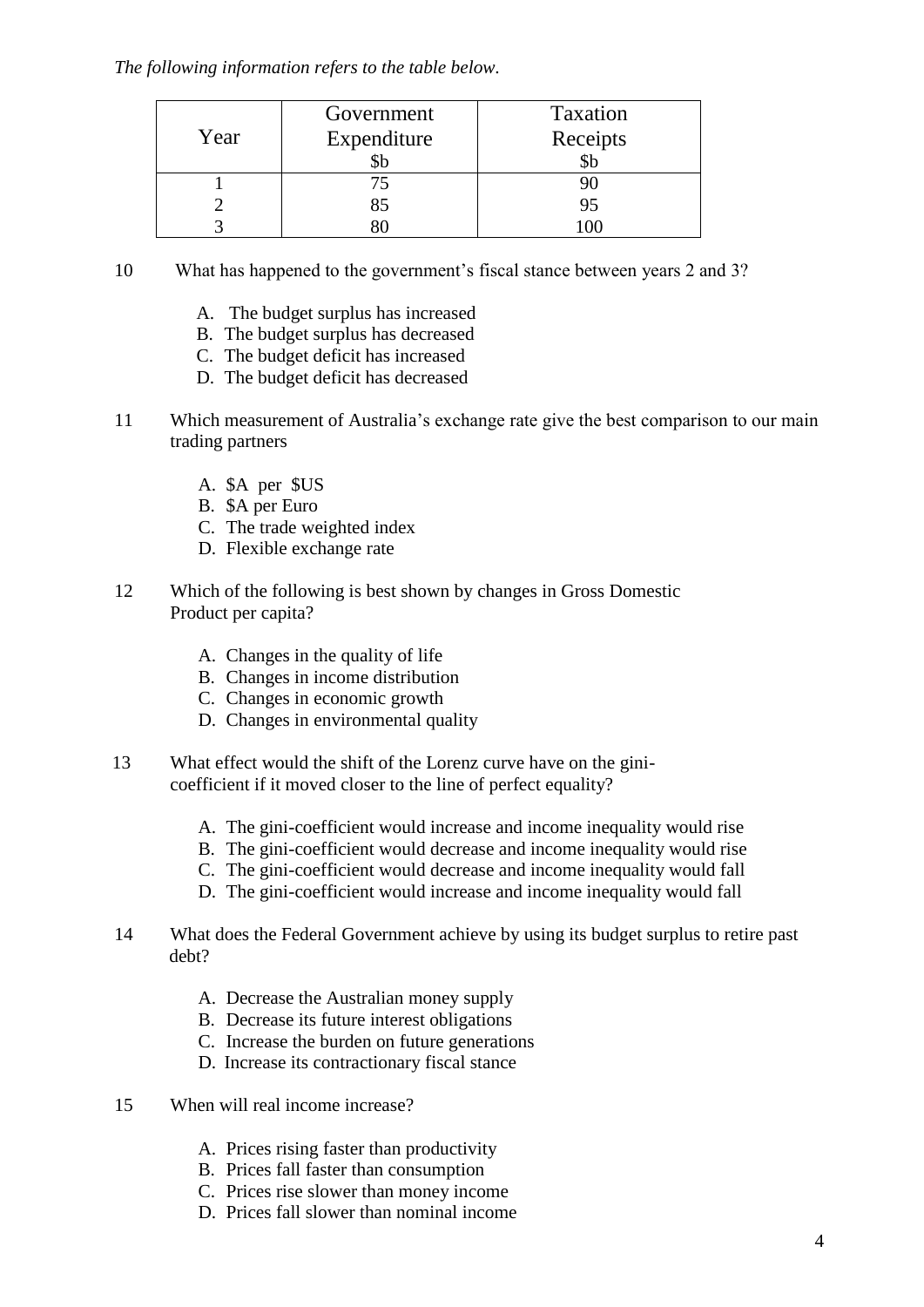- 16 What would happen to the state of the economy if unemployment fell below the non-accelerating rate of unemployment?
	- A. The inflation rate would increase
	- B. Economic growth will increase
	- C. Unemployment would rise
	- D. Interest rates will fall
- 17 What would be the effect of persistent current account deficits under a floating exchange rate?
	- A. A currency depreciation and rising foreign debt
	- B. A currency depreciation and falling foreign debt
	- C. A currency appreciation and rising foreign debt
	- D. A currency appreciation and falling foreign debt
- 18 Which of the following would most likely improve Australia's international competitiveness?
	- A. An appreciation of the Australian dollar
	- B. A larger budget deficit
	- C. Increased interest rates
	- D. Reduced transport costs in Australia
- 19 What type of investment occurs when a foreign firm builds new factories in Australia.
	- A. Direct Investment
	- B. Foreign exchange dealings
	- C. Speculative investment
	- D. Portfolio investment

*Question 20 refers to the information below:*

| Population aged over 15 | 10,000,000 |
|-------------------------|------------|
| Number Employed         | 5,000,000  |
| Number Unemployed       | 500,000    |

- 20 What is the participation rate?
	- A. 55%
	- B. 50%
	- C. 10%
	- D. 9%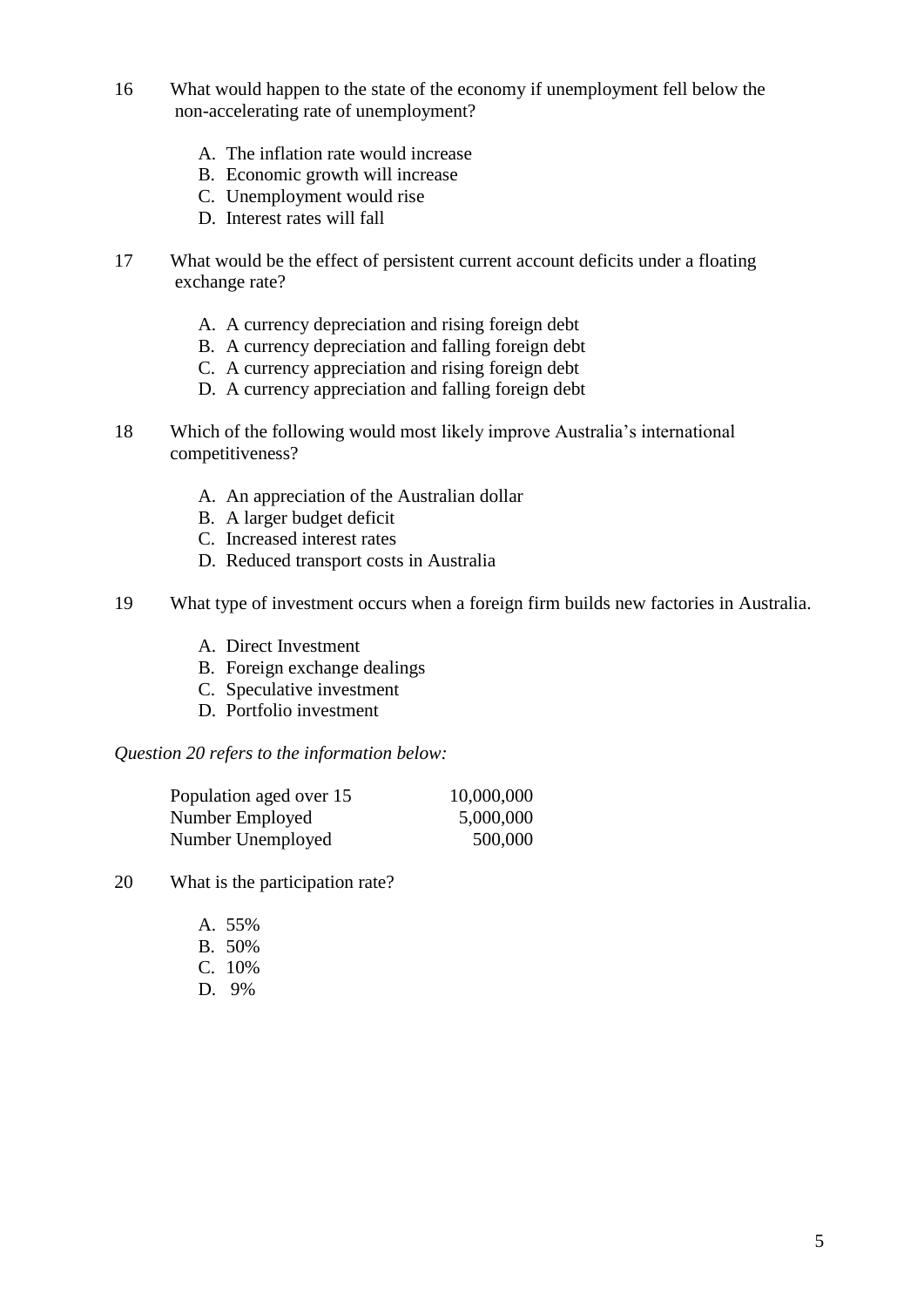# **Section II Total marks (40) Attempt Questions 21 – 24 Allow about 1 hour and 15 minutes for this section**

Answer the questions in the spaces provided

# 21 (10 marks)



\_\_\_\_\_\_\_\_\_\_\_\_\_\_\_\_\_\_\_\_\_\_\_\_\_\_\_\_\_\_\_\_\_\_\_\_\_\_\_\_\_\_\_\_\_\_\_\_\_\_\_\_\_\_\_\_\_\_\_\_\_\_\_\_\_\_\_\_

Using the graph above and your knowledge:

| a) | What is inflation?                                                                                                    |                             |
|----|-----------------------------------------------------------------------------------------------------------------------|-----------------------------|
|    |                                                                                                                       |                             |
|    | b) How is it measured?                                                                                                |                             |
|    |                                                                                                                       |                             |
|    |                                                                                                                       |                             |
|    | c) Identify the trend of Australia's inflation rate since deregulation in 1980's of Australia's<br>financial markets. | $\mathcal{D}_{\mathcal{L}}$ |
|    |                                                                                                                       |                             |
|    |                                                                                                                       |                             |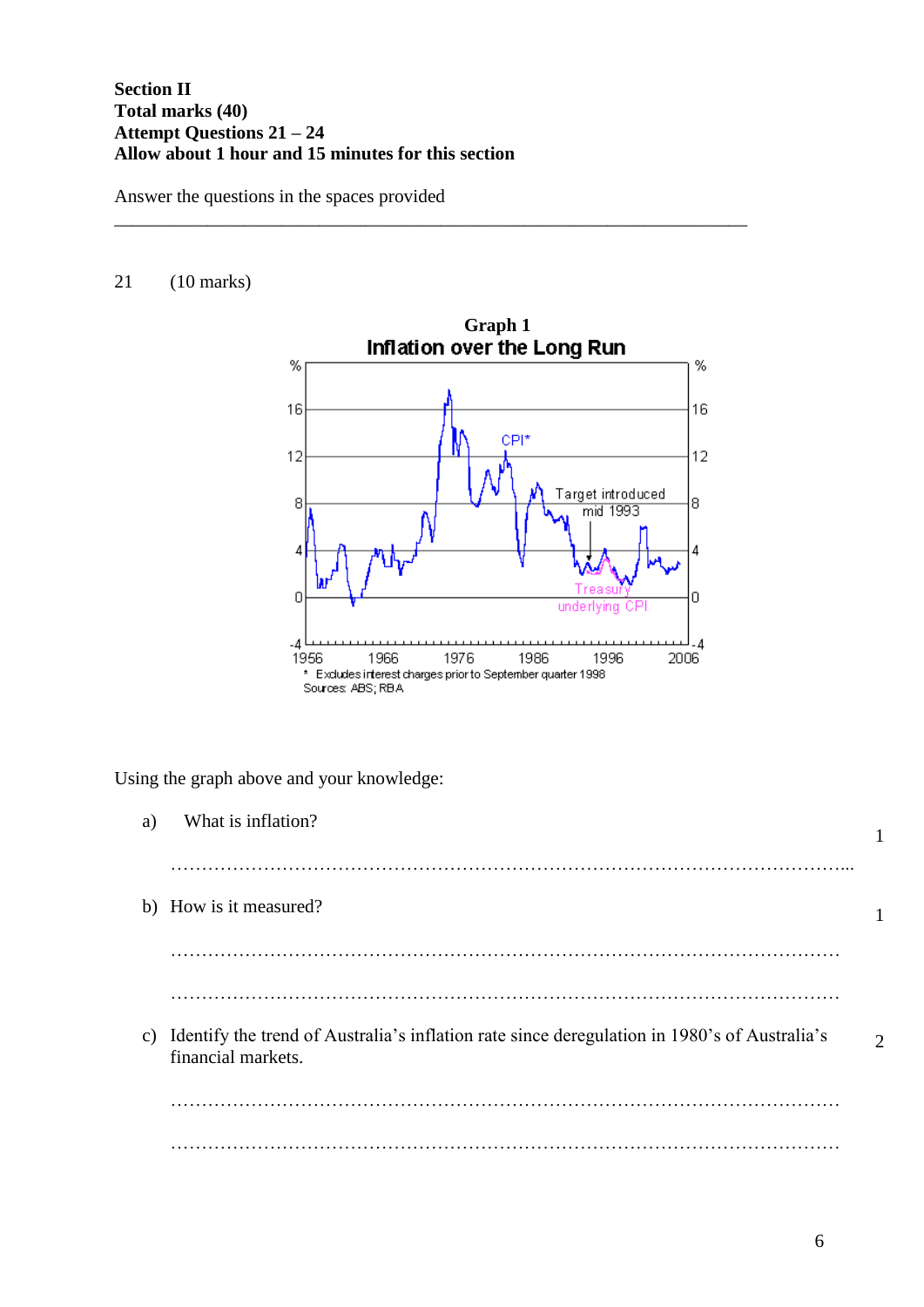| e) Discuss TWO impacts of long term low inflation on the Australian economy.<br>$\overline{4}$ |  |
|------------------------------------------------------------------------------------------------|--|
|                                                                                                |  |
|                                                                                                |  |
|                                                                                                |  |
|                                                                                                |  |
|                                                                                                |  |
|                                                                                                |  |
|                                                                                                |  |
|                                                                                                |  |
|                                                                                                |  |
| .                                                                                              |  |
|                                                                                                |  |
|                                                                                                |  |
|                                                                                                |  |
|                                                                                                |  |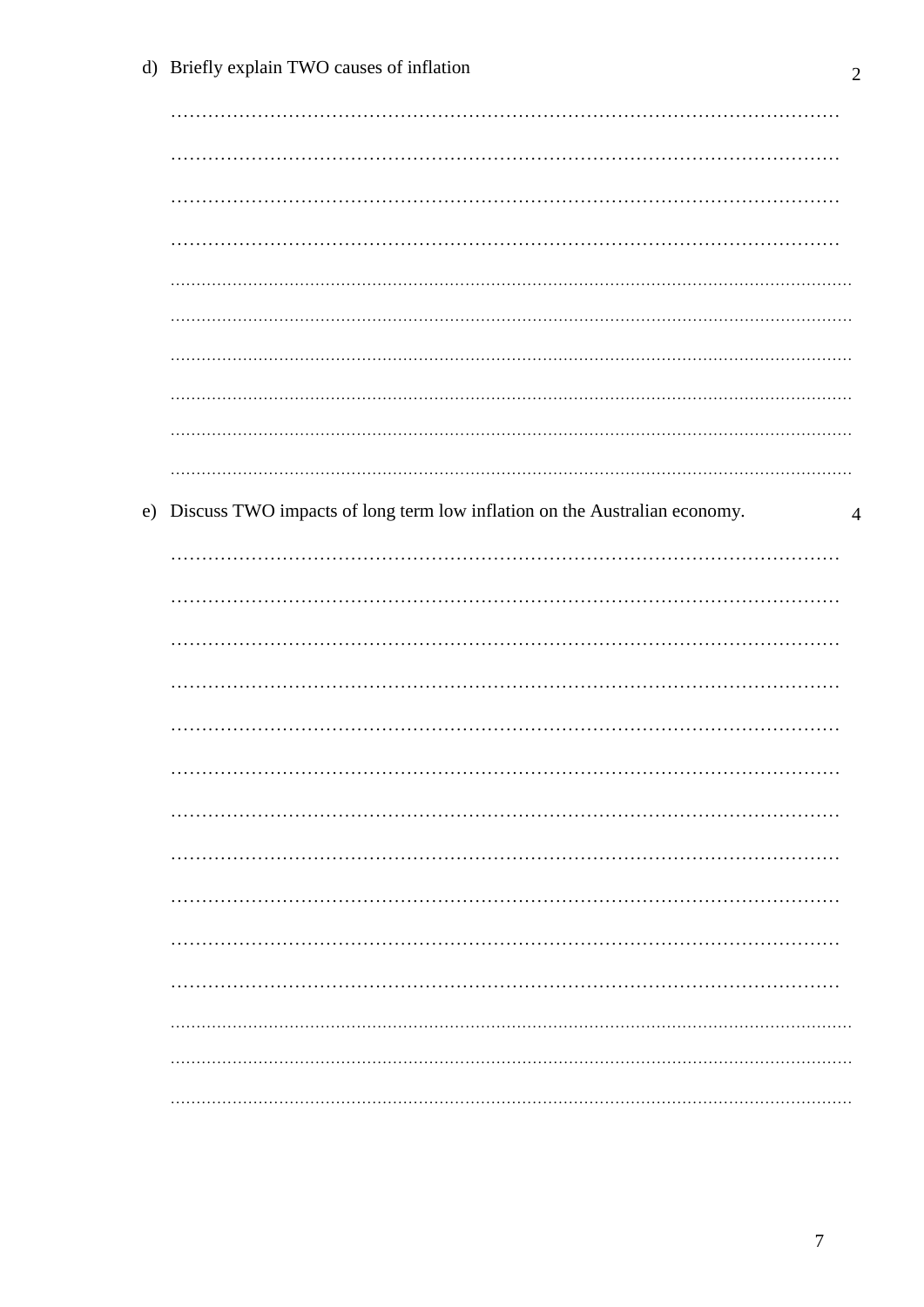# 22 (10 marks)

| <b>Balance of Payments</b> | \$bn           |
|----------------------------|----------------|
|                            |                |
| Net goods                  | -16            |
| Net services               | -5             |
| Net income                 | $-22.5$        |
| Net current transfers      | $-0.5$         |
| Capital account            | $\mathfrak{D}$ |
| Financial account          |                |
| Net errors & omissions     |                |

| a)            | Define current account.                                                                 | 1              |
|---------------|-----------------------------------------------------------------------------------------|----------------|
| b)            | Determine the value of the <i>financial account</i> in the above table.                 | 1              |
| $\mathbf{c})$ | Outline TWO reasons for Australia's persistent current account deficit in recent years. | $\overline{2}$ |
|               |                                                                                         |                |
|               |                                                                                         |                |
|               |                                                                                         |                |
| d)            | Explain the relationship between the current account and foreign liabilities.           | $\overline{2}$ |
|               |                                                                                         |                |
|               |                                                                                         |                |
|               |                                                                                         |                |
|               |                                                                                         |                |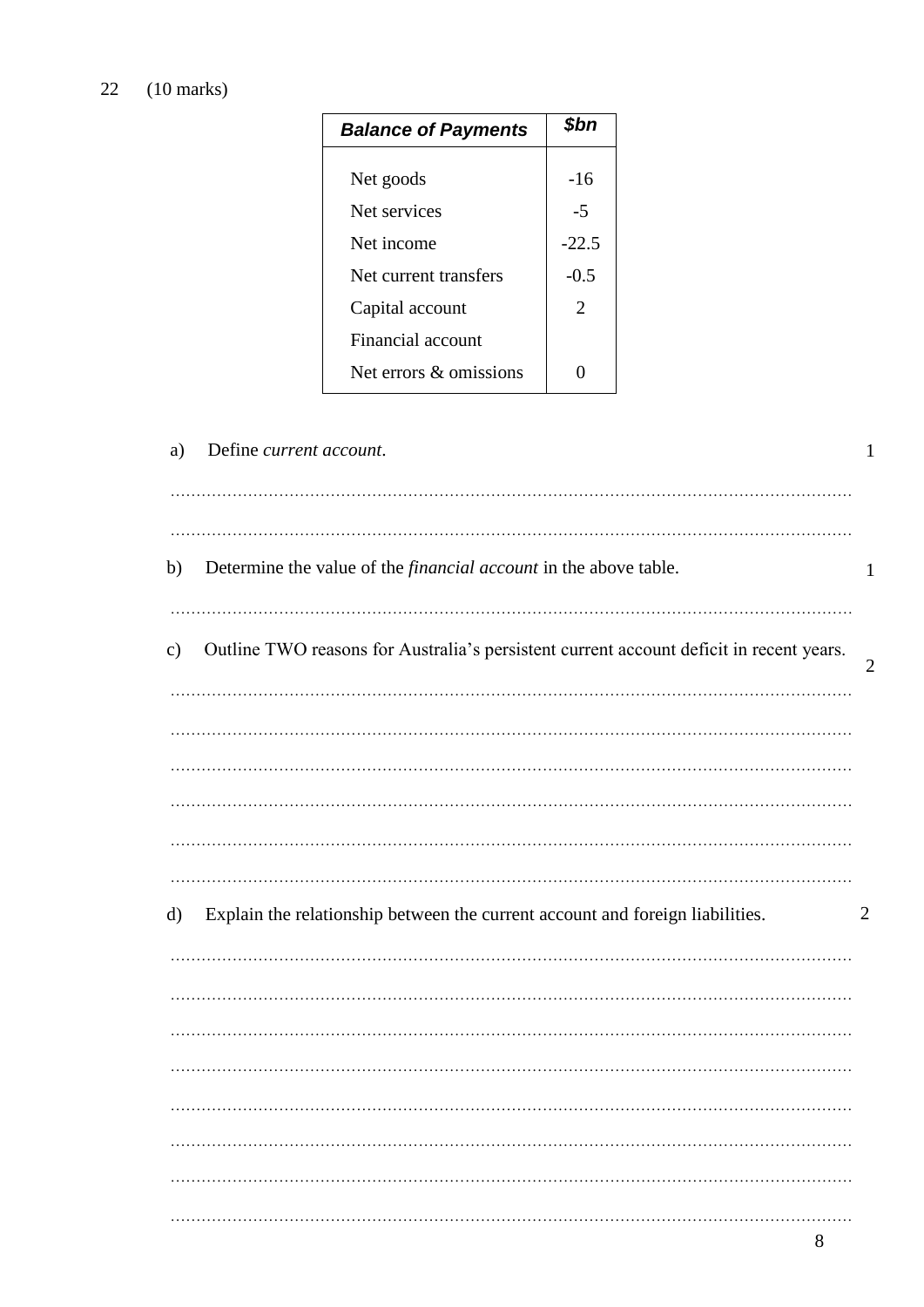| (e) | Discuss TWO policies the government could use to improve Australia's<br>current account balance. | 4 |
|-----|--------------------------------------------------------------------------------------------------|---|
|     |                                                                                                  |   |
|     |                                                                                                  |   |
|     |                                                                                                  |   |
|     |                                                                                                  |   |
|     |                                                                                                  |   |
|     |                                                                                                  |   |
|     |                                                                                                  |   |
|     |                                                                                                  |   |
|     |                                                                                                  |   |
|     |                                                                                                  |   |
|     |                                                                                                  |   |
|     |                                                                                                  |   |
|     |                                                                                                  |   |
|     |                                                                                                  |   |
|     |                                                                                                  |   |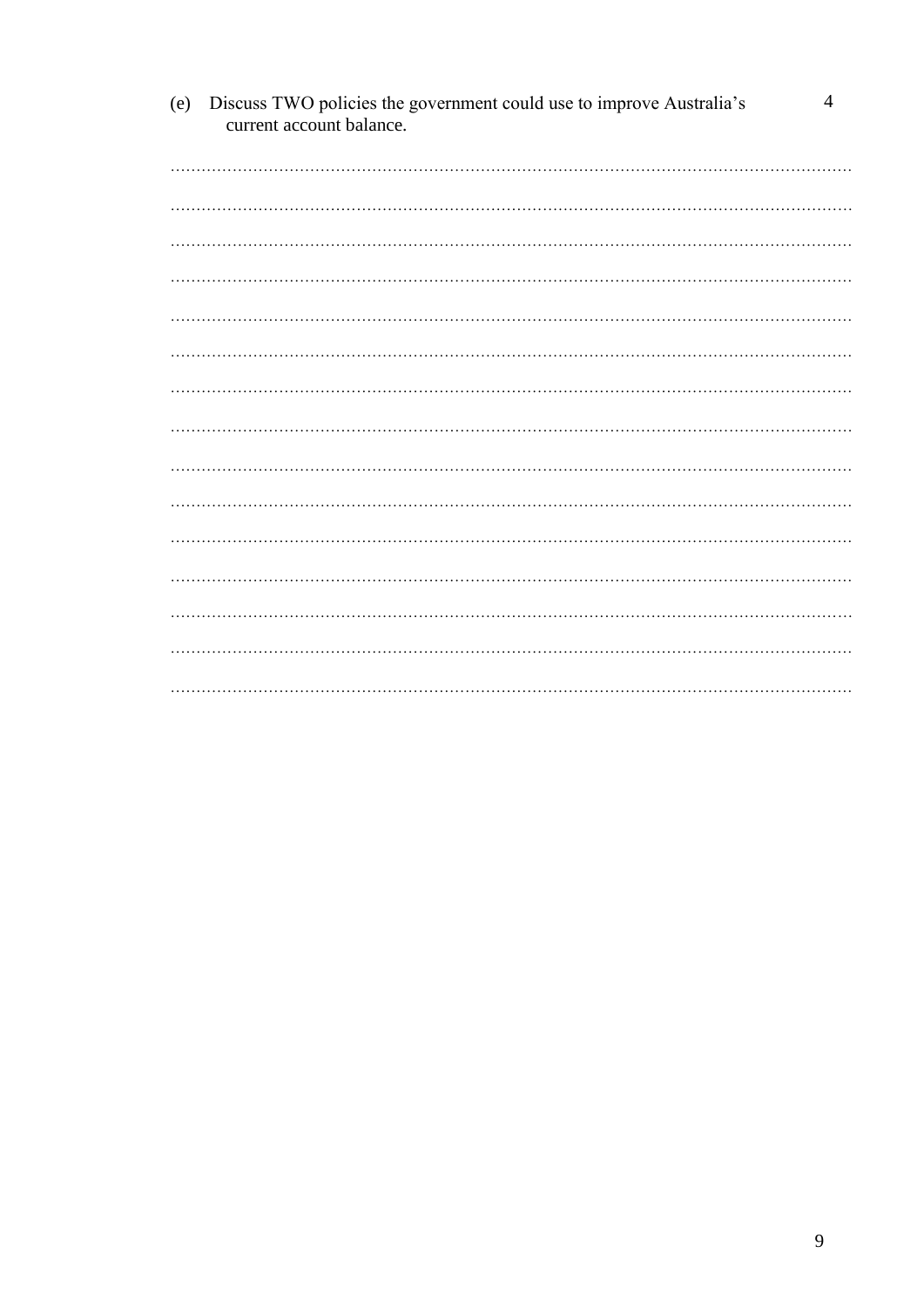

The diagram below shows the demand and supply curve of a firm.

10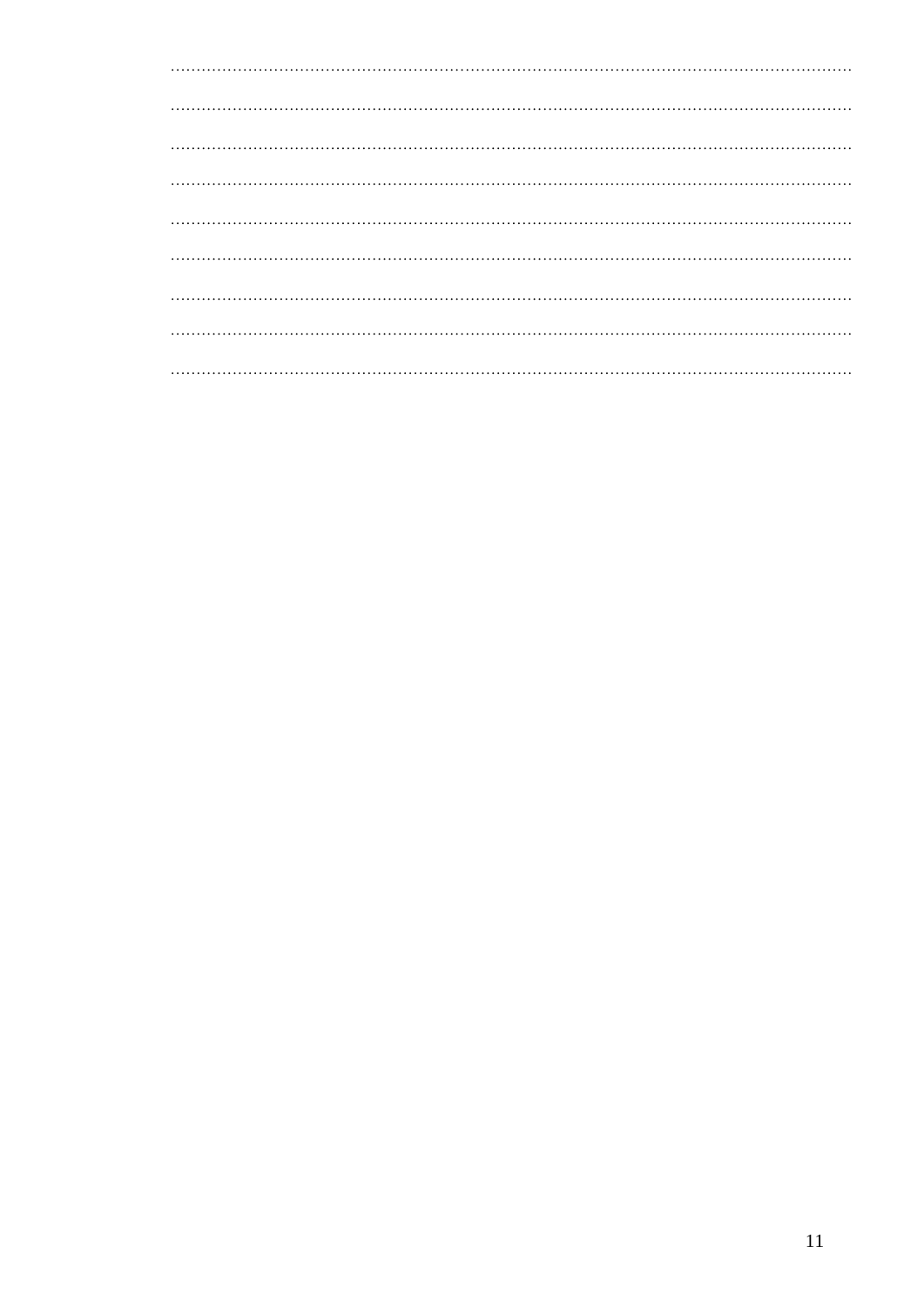US\$ a) What is the value of the \$A before the change in the exchange rate?  $\mathcal{L}^{\text{max}}_{\text{max}}$ b) What supply shift or change in supply is indicated by the move from D1D1 to D2D2? …………………………………………………………………………………………………………………… c) Identify TWO causes of the shift from D1 to D2 ……………………………………………………………………………………………………………………  $\mathcal{L}^{\text{max}}_{\text{max}}$ d) How can the Reserve Bank intervene to limit the impact of this change in the exchange rate? …………………………………………………………………………………………………………………… ……………………………………………………………………………………………………………………  $\mathcal{L}^{\text{max}}_{\text{max}}$ e) Discuss TWO economic impacts on the Australian economy of such a shift. ……………………………………………………………………………………………………………………  $\mathcal{L}^{\text{max}}$ …………………………………………………………………………………………………………………… 1 1 2 4  $D1$  S (\$A) S1 D<sub>1</sub> 0.80 0.60 D<sub>2</sub> 2

The diagram below shows an Exchange Rate for Australia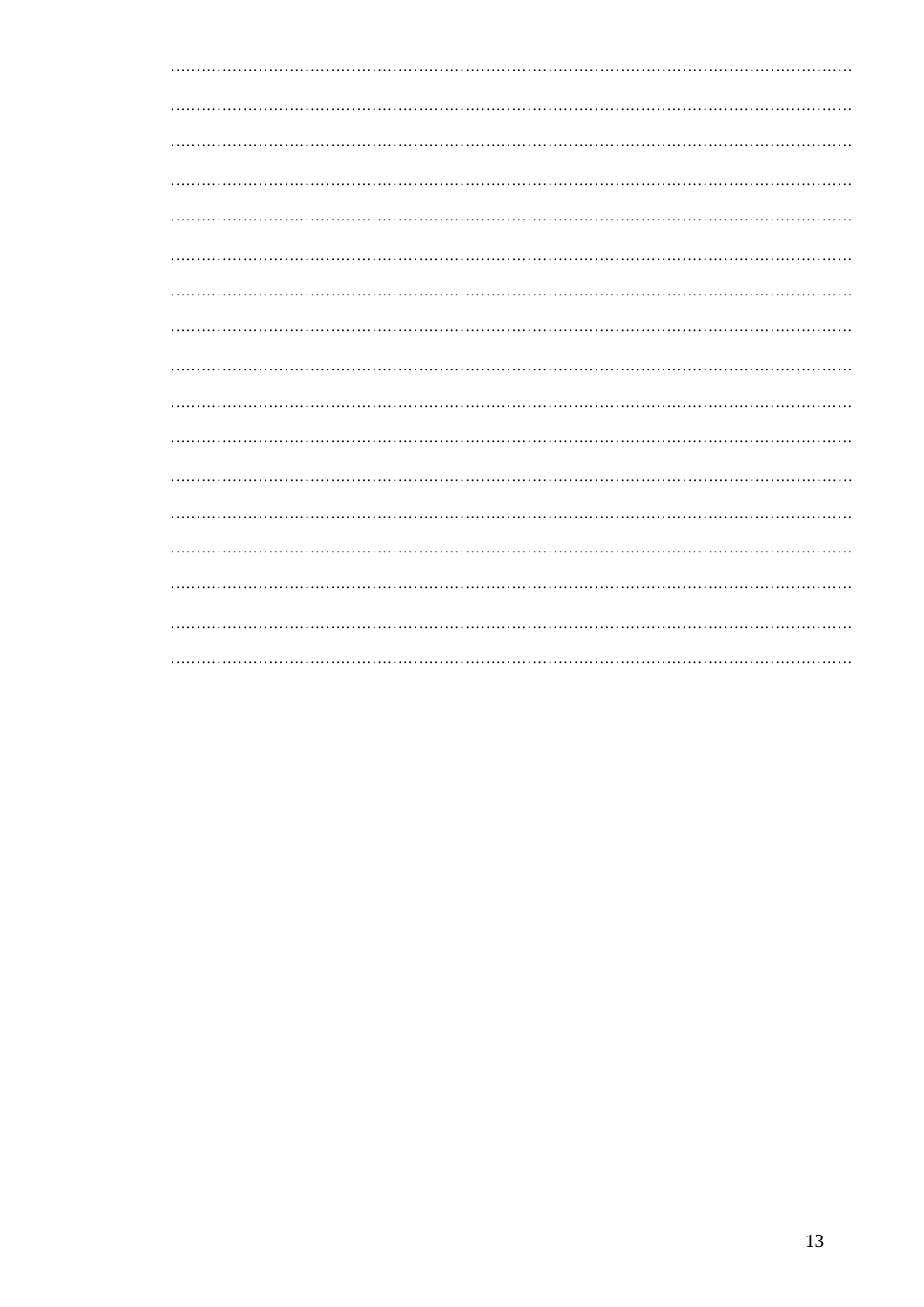In your answer you will be assessed on how well you:

- use your knowledge and the economic information provided
- apply economic terms, concepts, relationships and theory
- present a sustained, logical and well-structured answer to the question.

\_\_\_\_\_\_\_\_\_\_\_\_\_\_\_\_\_\_\_\_\_\_\_\_\_\_\_\_\_\_\_\_\_\_\_\_\_\_\_\_\_\_\_\_\_\_\_\_\_\_\_\_\_\_\_\_\_\_\_\_\_\_\_

\_\_\_\_\_\_\_\_\_\_\_\_\_\_\_\_\_\_\_\_\_\_\_\_\_\_\_\_\_\_\_\_\_\_\_\_\_\_\_\_\_\_\_\_\_\_\_\_\_\_\_\_\_\_\_\_\_\_\_\_\_\_\_\_\_\_\_\_\_

### **Question 25** (20 marks)

Examine the impact of unemployment on an economy and policy options available to the government in attempting to reduce the level of unemployment in Australia.



"Over recent years, Australia's unemployment has been on a steady downward trend. Now below 6 per cent, it is around 23 year lows and is expected to remain low over the forecast period. Unemployment sustained around these levels marks an important breakthrough against the poor unemployment outcomes recorded from the mid-1970s.

Policy reforms have helped to create the circumstances where unemployment has fallen steadily and sustainably. The labour market is now more flexible, and the economy is less prone to the boom–bust cycles of the past as a result of product market reforms and steadier macroeconomic policy settings."

*Budget Paper No. 1 (2005-2006)*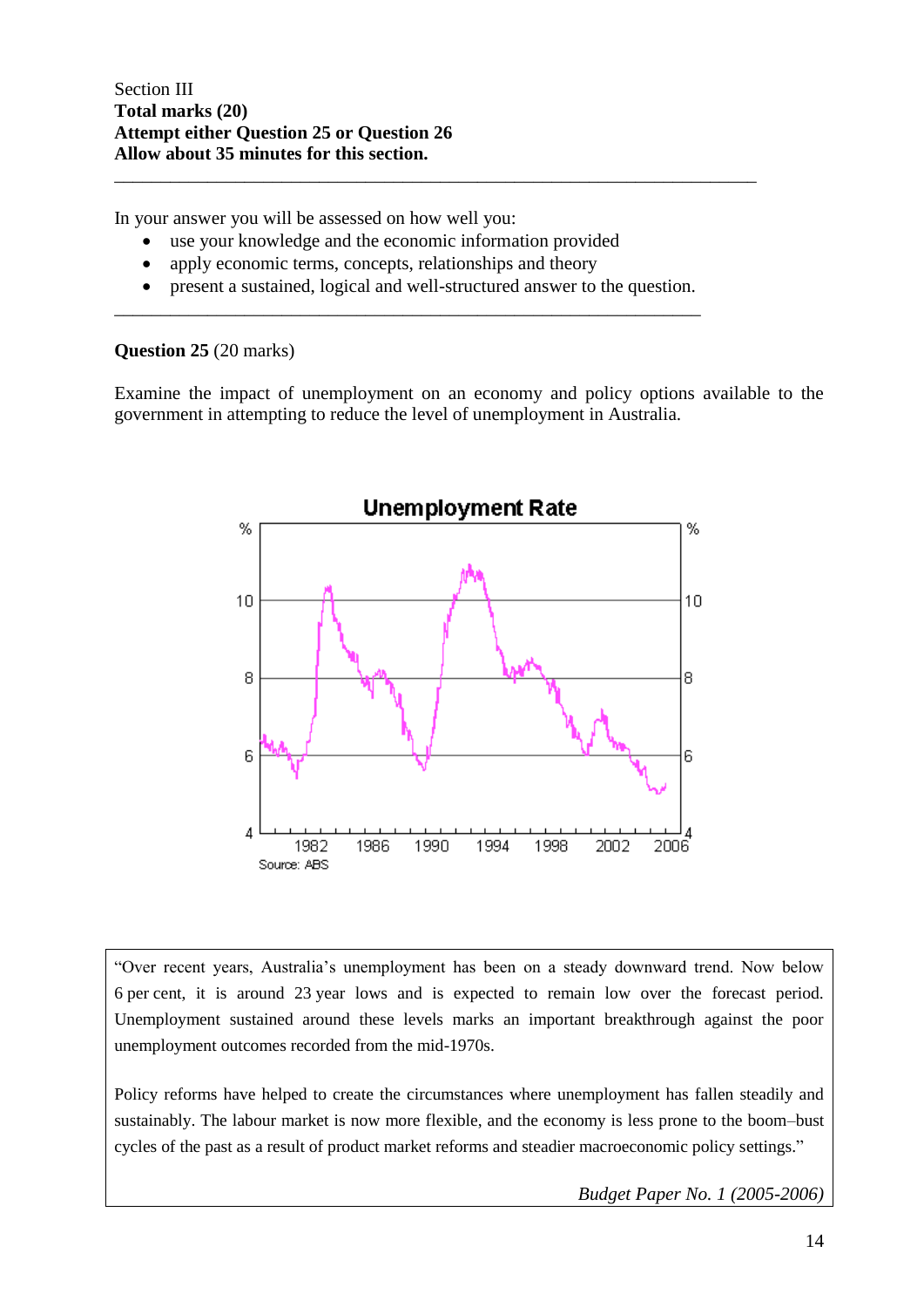#### **Question 26** (20 marks)

Examine the role of fiscal policy in the Federal government's policy mix in maintaining economic growth and economic stability in the Australian economy.

"The primary objective of the medium-term fiscal strategy is to maintain budget balance, on average, over the course of the economic cycle. This helps deliver macroeconomic stability, encourages private investment in a low interest rate environment, entrenches low public debt and ensures that, over time, the current account continues to reflect private, profit driven, saving and investment decisions."

> Budget Papers, 2006-07.

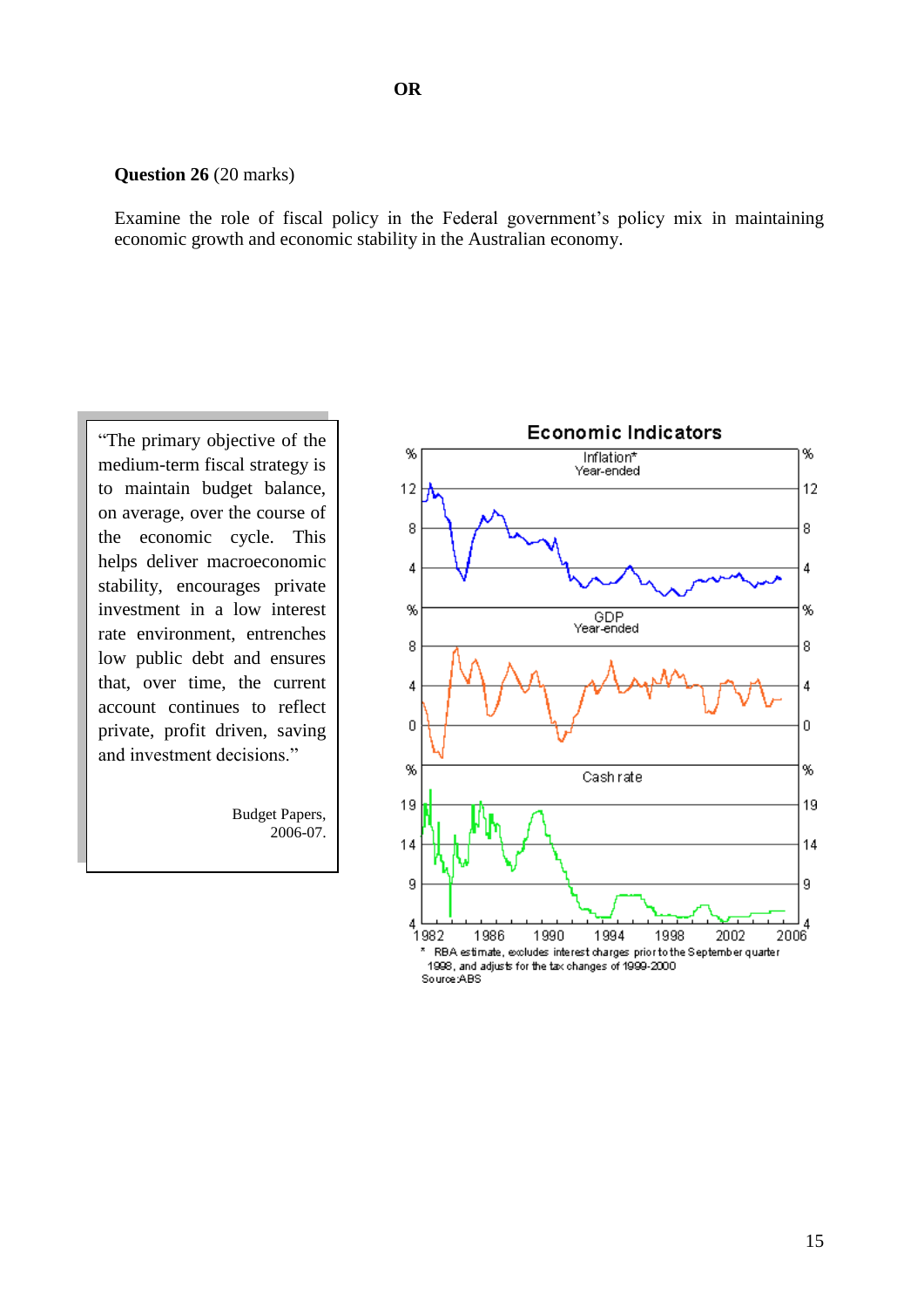**Section IV Total marks (20) Attempt either Question 27 or Question 28 Allow about 35 minutes for this section**

In your answer you will be assessed on how well you:

- use economic data
- apply economic terms, concepts, relationships and theory
- present a sustained, logical and well- structured answer to the question

\_\_\_\_\_\_\_\_\_\_\_\_\_\_\_\_\_\_\_\_\_\_\_\_\_\_\_\_\_\_\_\_\_\_\_\_\_\_\_\_\_\_\_\_\_\_\_\_\_\_\_\_\_\_\_\_\_\_\_\_\_\_\_\_\_\_\_\_\_

\_\_\_\_\_\_\_\_\_\_\_\_\_\_\_\_\_\_\_\_\_\_\_\_\_\_\_\_\_\_\_\_\_\_\_\_\_\_\_\_\_\_\_\_\_\_\_\_\_\_\_\_\_\_\_\_\_\_\_\_\_\_\_\_\_\_\_\_\_

**Question 27** (20 marks)

Analyse how changes in the global economy have affected Australia's external stability.

# **OR**

**Question 28** (20 marks)

Analyse the impacts of globalisation on the economic performance and standard of living in any domestic economy.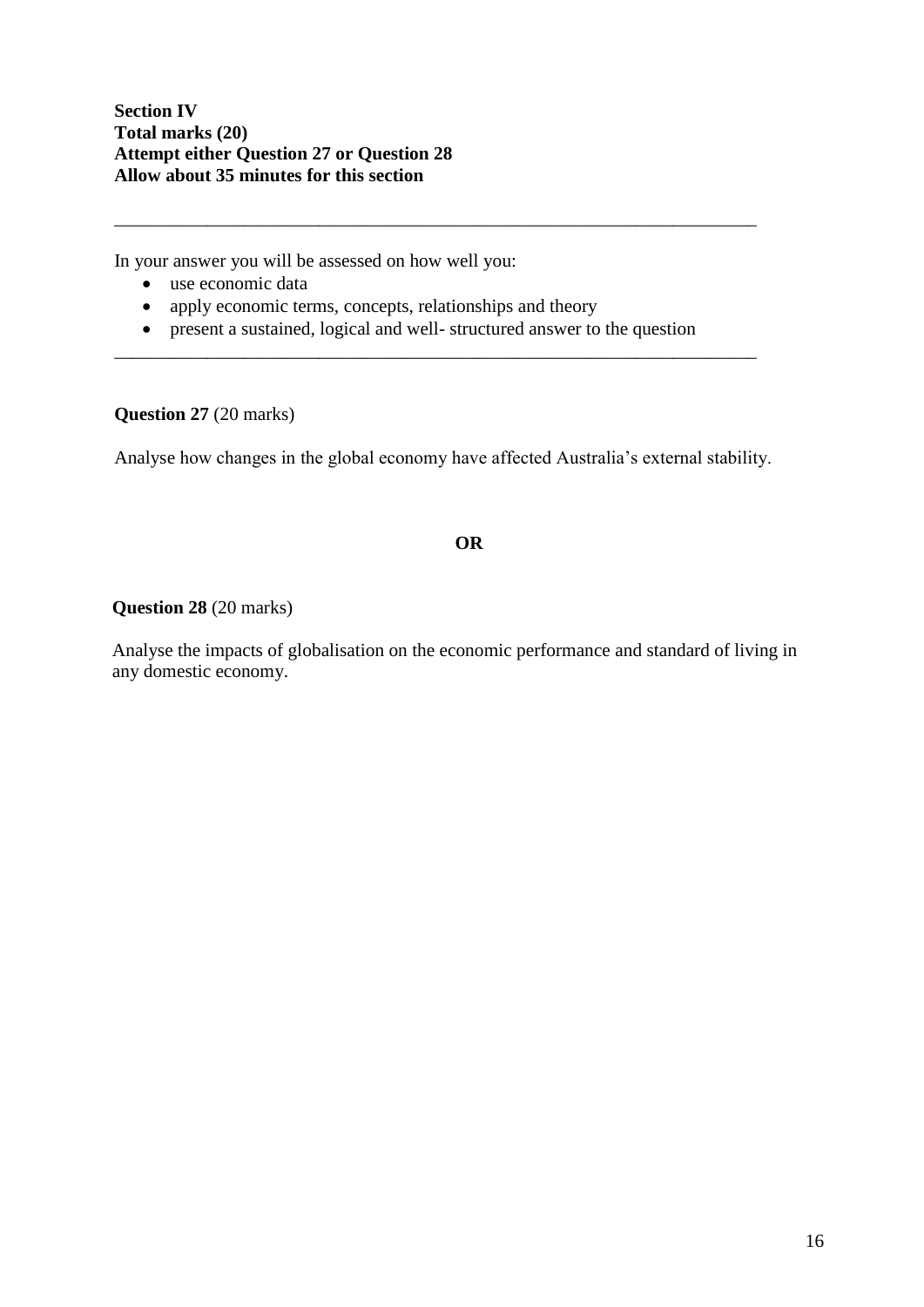# **ANSWERS AND GUIDELINES**

### **Multiple choice**

| 1. |   | 11  | С |  |
|----|---|-----|---|--|
| 2. | D | 12. | C |  |
| 3. | С | 13. | C |  |
| 4. | Α | 14. | B |  |
| 5. | Α | 15. | C |  |
| 6. | Β | 16. | Α |  |
| 7. | Β | 17. | Α |  |
| 8. | С | 18. | D |  |
| 9. | Β | 19. | А |  |
| 10 |   | 20. |   |  |
|    |   |     |   |  |

21 (10 marks)

a) What is inflation? **A sustained increase in prices over time**

b) How is it measured? **Inflation rate= Current Inflation Rate – Previous Inflation Rate Previous Inflation Rate**

### **= CPI current – CPI previous CPI previous**

- d) Identify the trend of Australia's inflation rate since deregulation in the 1980's of Australia's financial markets**. The general trend has been falling with a surge in the late 80's . An increase in 2000 due to the GST**
- e) Briefly explain TWO causes of inflation **cost push, demand pull, imported, inflationary expectation – any two with explanation**
- f) Discuss TWO impacts of long term low inflation on the Australian economy. Some examples **-allows higher economic growth to be sustained because of its impact on investment and savings**
	- **-restores business I and the incentive to I in productive assets rather than speculative I -allows for increase in international competitiveness**
	- **-positive impact on distribution of Y**

**-reduces wage price spiral** 

- 22 (10 marks)
	- a) What is micro economic reform? **-action taken by Govt to improve resource allocation in fator markets in order to maximise output from scarce resources and promote structural change**
	- b) How does micro economic reform affect aggregate supply and the level of economic activity? **moves aggregate supply to the right and this will reduce prices, increase output, increase level of eco. activity**
	- **c)** Outline why the Australian government adopted micro economic reform- **to restructure markets, so as to improve allocative, technical and dynamic efficiency. This will reduce costs, increase international and national competitiveness, reduce unemployment, increase standard of living and reduce inflation**
	- **d)** Discuss two impacts of micro economic reforms on the performance of the Australian economy. –**Labour market reforms via enterprise agreements - increase in productivity, reduction in the NAIRU**

-**International competitiveness improves our balance on goods and service (increase in exports). Leads to increase in production and employment in export competing industries** 

- 23 (10 marks)
	- a) What is market failure? **occurs because social cost are not included in the production cost of the firm, thus negatively affecting the environment**
	- b) Explain using the diagram above how this firm has helped to avoid market failure.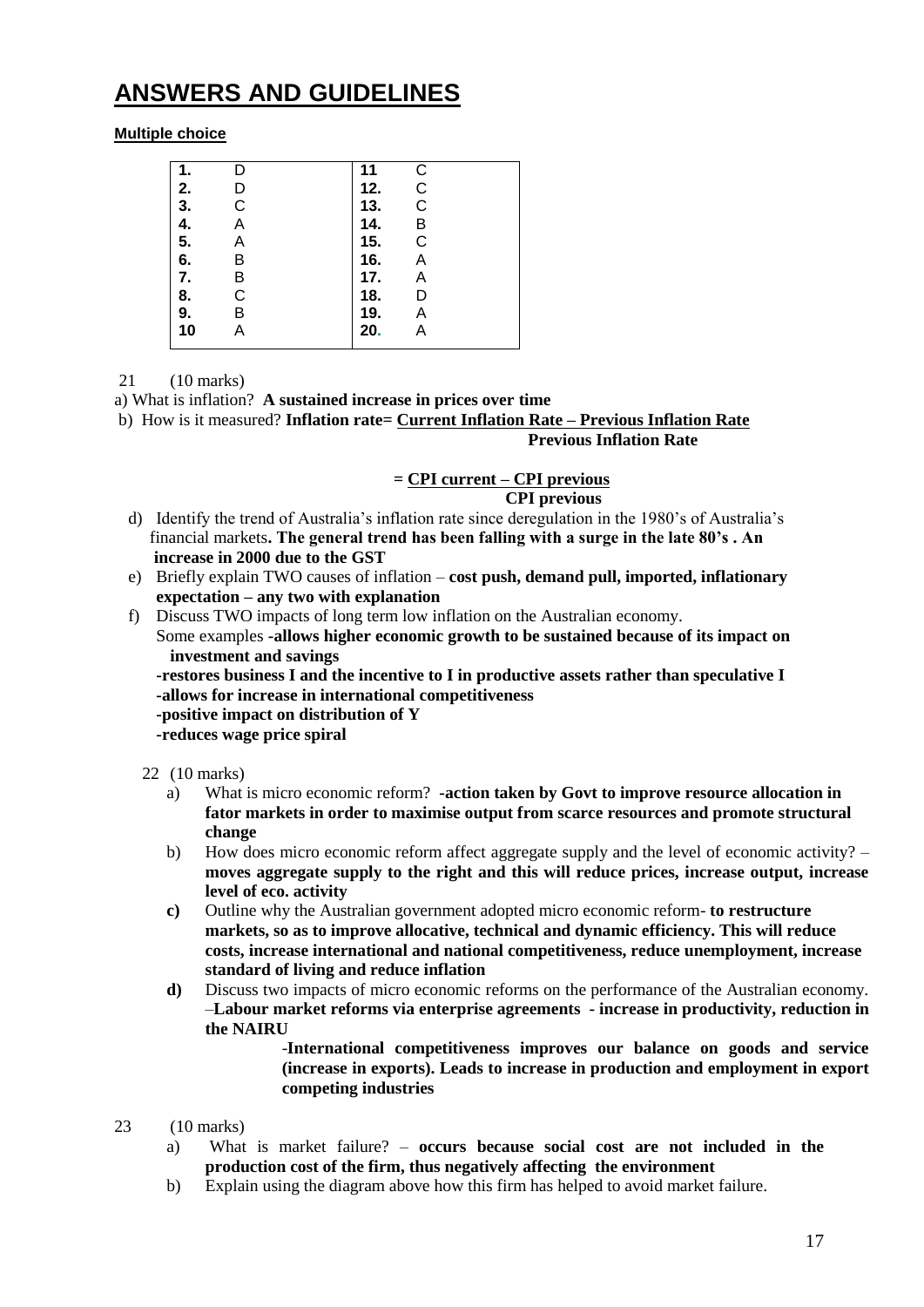**The firm has internalised the social costs by including them in the production of goods and services. This increases price and reduces the consumption of limited resources.**

c) Discuss the impact of the firm's decision in part B**,** on economic growth, ecological sustainable development and intergenerational equity. **-Eco growth will decrease unless there is an increase in the efficient use of resources -Eco sustainable development – this refers to the same amount of resource used and the ability to increase production**

**Inter. gen. equity – ensuring resources are available for future generations**

- 24 . (10 marks)
	- **a)** What is the value of the \$A in \$US as indicated above? **- \$1US = \$0.08Aus**
	- b) What supply shift or change in supply is indicated by the move from D1D1 to D2D2? **-contraction in supply**
	- c) Identify TWO possible causes of the shift from D1 to D2 **-reduced demand for Aust dollars -reduction in demand for Aust -speculation – Aust is believed to fall**
	- d) How can the RBA intervene to limit the impact of this change in the exchange rate **-increase interest rates -buy Australian dollars**
	- e) Discuss TWO economic impacts on Australian exports of such a shift. **-will increase demand for X -import inflation -improvement in international competitiveness ……..Some explanation of any two impacts**

### **Question 25**.

.

Examine the current state of external stability in Australia and its possible impact on future growth in the Australian economy.

|             | <b>MARKING GUIDELINES</b>                                                                                                                                                                                                                                                                                                                                                                                                                     |              |  |
|-------------|-----------------------------------------------------------------------------------------------------------------------------------------------------------------------------------------------------------------------------------------------------------------------------------------------------------------------------------------------------------------------------------------------------------------------------------------------|--------------|--|
|             | Criteria                                                                                                                                                                                                                                                                                                                                                                                                                                      | <b>Marks</b> |  |
| ٠<br>٠      | Demonstrates a clear and concise understanding of the issues relating to the balance of<br>payments and the current state of external stability in Australia, and the impact<br>on future growth in the Australian economy<br>Integrates appropriate economic terms, relevant concepts, relationships and theory<br>Synthesises own information with the information provided to develop a sustained, logical<br>and well-structured response | 17-20        |  |
| ٠           | Demonstrates a clear and concise understanding of the issues relating to the balance of<br>payments and the current state of external stability in Australia, and the impact<br>on growth in the Australian economy<br>Consistently uses appropriate economic terms, relevant concepts, relationships and theory<br>Uses own information and the information provided to develop a logical and well-<br>structured response                   | $13-16$      |  |
| ٠<br>٠      | Describes balance of payments and the current state of external stability in<br>Australia, and the impact on growth in the Australian economy<br>Uses own information and the information provided to develop a coherent response                                                                                                                                                                                                             | $9 - 12$     |  |
| ٠<br>٠      | Outlines some issues relating to the balance of payments and external stability in<br>Australia. Little mention of the impact on growth in the Australian economy<br>of declining unemployment and provides limited information on the economic<br>performance in the Australian economy<br>Uses some appropriate economic terms, concepts and relationships<br>Uses information to develop a generalised response                            | $5 - 8$      |  |
| ٠<br>٠<br>٠ | Lists some issues relating to balance of payments and external stability little if any<br>information on the growth in the Australian economy<br>Uses some economic terms and/or concepts<br>Presents a limited response                                                                                                                                                                                                                      | $1-4$        |  |

18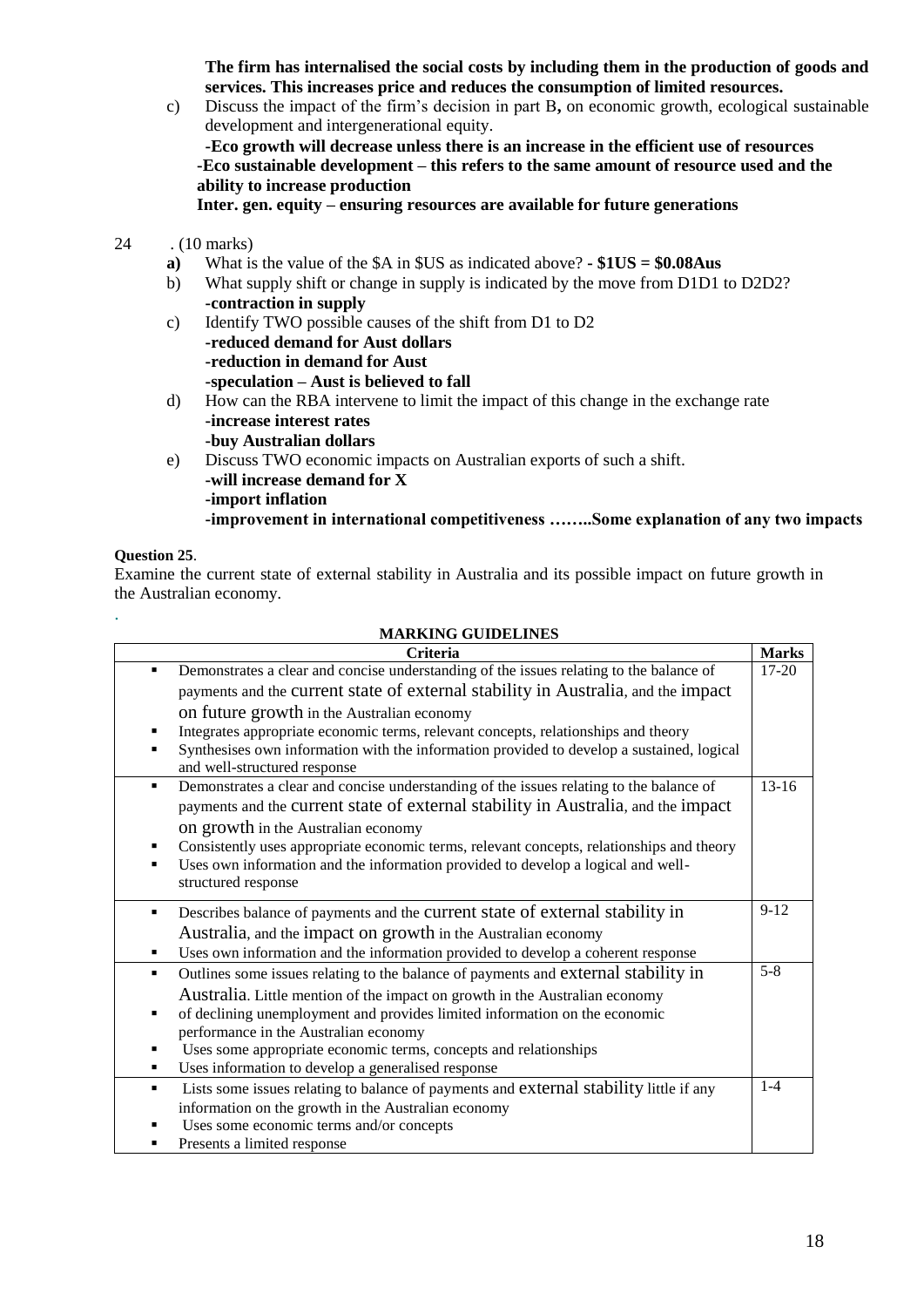### **Question 26.**

Examine the current stance of Monetary Policy in maintaining economic growth and economic stability in the Australian economy. **MARKING GUIDELINES**

| MARKING GUIDELINES                                                                                                                                                        |              |  |  |  |  |
|---------------------------------------------------------------------------------------------------------------------------------------------------------------------------|--------------|--|--|--|--|
| <b>Criteria</b>                                                                                                                                                           | <b>Marks</b> |  |  |  |  |
| Demonstrates a clear and concise understanding of Monetary Policy and how it helps to maintain                                                                            | $17 - 20$    |  |  |  |  |
| economic growth and economic stability in the Australian economy.                                                                                                         |              |  |  |  |  |
| Integrates appropriate economic terms, relevant concepts, relationships and theory                                                                                        |              |  |  |  |  |
| Synthesises own information with the information provided to develop a sustained, logical                                                                                 |              |  |  |  |  |
| and well-structured response                                                                                                                                              |              |  |  |  |  |
| Demonstrates an understanding of the issues relating to Monetary Policy and how it helps to<br>maintain economic growth and economic stability in the Australian economy. | $13-16$      |  |  |  |  |
| Consistently uses appropriate economic terms, relevant concepts, relationships and theory                                                                                 |              |  |  |  |  |
| Uses own information and the information provided to develop a logical and well-                                                                                          |              |  |  |  |  |
| structured response                                                                                                                                                       |              |  |  |  |  |
|                                                                                                                                                                           |              |  |  |  |  |
| Describes the issues relating to monetary policy and provides some relevant information                                                                                   | $9-12$       |  |  |  |  |
| as to how economic growth and economic stability has been maintained in the Australian                                                                                    |              |  |  |  |  |
| economy.                                                                                                                                                                  |              |  |  |  |  |
| Uses appropriate economic terms, concepts and relationships                                                                                                               |              |  |  |  |  |
| Uses own information and the information provided to develop a coherent response                                                                                          |              |  |  |  |  |
| Outlines issues relating to monetary policy and provides limited information as to how<br>٠                                                                               | $5 - 8$      |  |  |  |  |
| economic growth and economic stability has been maintained in the Australian                                                                                              |              |  |  |  |  |
| economy. Uses some appropriate economic terms, concepts and relationships                                                                                                 |              |  |  |  |  |
| Uses information to develop a generalised response<br>٠                                                                                                                   |              |  |  |  |  |
| Lists some issues relating monetary policy and provides little if any information as to<br>٠                                                                              | $1 - 4$      |  |  |  |  |
| how economic growth and economic stability has been maintained in the Australian                                                                                          |              |  |  |  |  |
| economy                                                                                                                                                                   |              |  |  |  |  |
| Uses some economic terms and/or concepts                                                                                                                                  |              |  |  |  |  |
| Presents a limited response                                                                                                                                               |              |  |  |  |  |

### **Question 27**

Analyse the impacts of labour market reforms over the last decade and their impacts on employment and economic efficiency.

| <b>MARKING GUIDELINES</b>                                                                         |                           |  |  |  |
|---------------------------------------------------------------------------------------------------|---------------------------|--|--|--|
| <b>Criteria</b>                                                                                   | <b>Marks</b><br>$17 - 20$ |  |  |  |
| Demonstrates a clear and concise understanding of labour market reforms and their impact on       |                           |  |  |  |
| employment and economic efficiency.                                                               |                           |  |  |  |
| Integrates appropriate economic terms, relevant concepts, relationships and theory                |                           |  |  |  |
| Synthesises own information to develop a sustained, logical and well-structured response          |                           |  |  |  |
| Demonstrates a clear and concise understanding of labour market reforms and their<br>٠            | $13-16$                   |  |  |  |
| impact on employment and economic efficiency Consistently uses appropriate                        |                           |  |  |  |
| economic terms, relevant concepts, relationships and theory                                       |                           |  |  |  |
| Uses own information to develop a logical and well-structured response<br>٠                       |                           |  |  |  |
| Describes the labour market and identifies some relevant information of labour market             | $9-12$                    |  |  |  |
| reforms on employment and economic efficiency                                                     |                           |  |  |  |
| Uses appropriate economic terms, concepts and relationships                                       |                           |  |  |  |
| Uses own information to develop a coherent response                                               |                           |  |  |  |
| Describes the labour market and provided some limited understanding of labour market<br>٠         | $5 - 8$                   |  |  |  |
| reforms and economic efficiency.                                                                  |                           |  |  |  |
| Uses some appropriate economic terms, concepts and relationships<br>٠                             |                           |  |  |  |
| Uses information to develop a generalised response                                                |                           |  |  |  |
| Mentions some issues relating to the labour market and provides little if any information of<br>٠ | $1 - 4$                   |  |  |  |
| labour market reforms and economic efficiency.                                                    |                           |  |  |  |
| Uses some economic terms and/or concepts                                                          |                           |  |  |  |
| Presents a limited response                                                                       |                           |  |  |  |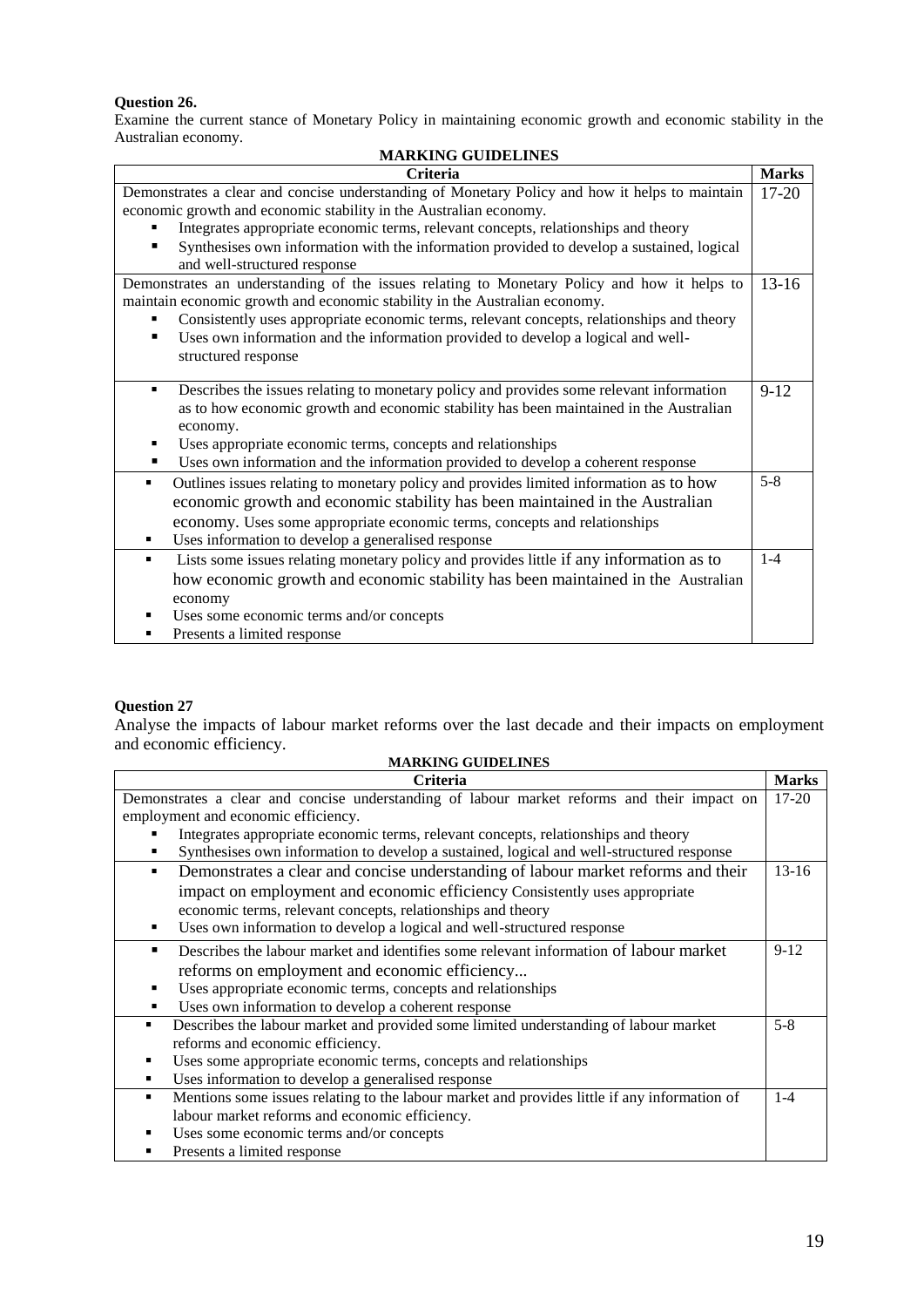# Question 28.

Analyse the impacts of globalisation on the economic performance and standard of living in an economy other than Australia

| MAKNING GUIDELINES                                                                                          |              |  |  |  |  |
|-------------------------------------------------------------------------------------------------------------|--------------|--|--|--|--|
| <b>Criteria</b>                                                                                             | <b>Marks</b> |  |  |  |  |
| Demonstrates a clear and concise understanding of the effects of globalisation on the<br>٠                  | $17 - 20$    |  |  |  |  |
| economic performance and standard of living on any domestic economy. Integrates                             |              |  |  |  |  |
| appropriate economic terms, relevant concepts, relationships and theory                                     |              |  |  |  |  |
| Synthesises own information develop a sustained, logical and well-structured response<br>٠                  |              |  |  |  |  |
| Demonstrates an understanding of the effects of globalisation on the economic performance<br>$\blacksquare$ | $13-16$      |  |  |  |  |
| and standard of living on any domestic economy.                                                             |              |  |  |  |  |
| Consistently uses appropriate economic terms, relevant concepts, relationships and theory<br>٠              |              |  |  |  |  |
| Uses own information to develop a logical and well-structured response                                      |              |  |  |  |  |
|                                                                                                             |              |  |  |  |  |
| Describes the effects of globalisation on the economic performance and standard of living on<br>٠           | $9-12$       |  |  |  |  |
| any domestic economy.                                                                                       |              |  |  |  |  |
| Uses appropriate economic terms, concepts and relationships<br>٠                                            |              |  |  |  |  |
| Uses own information to develop a coherent response<br>٠                                                    |              |  |  |  |  |
| Outlines the effects of globalisation on the economic performance and standard of living on<br>٠            | $5 - 8$      |  |  |  |  |
| any domestic economy.                                                                                       |              |  |  |  |  |
| Uses some appropriate economic terms, concepts and relationships<br>٠                                       |              |  |  |  |  |
| Uses information to develop a generalised response<br>٠                                                     |              |  |  |  |  |
| Mentions some aspects of globalisation on the economic performance and standard of living                   | $1-4$        |  |  |  |  |
| on any domestic economy.                                                                                    |              |  |  |  |  |
| Uses some economic terms and/or concepts                                                                    |              |  |  |  |  |
| Presents a limited response                                                                                 |              |  |  |  |  |

# **MARKING GUIDELINES**